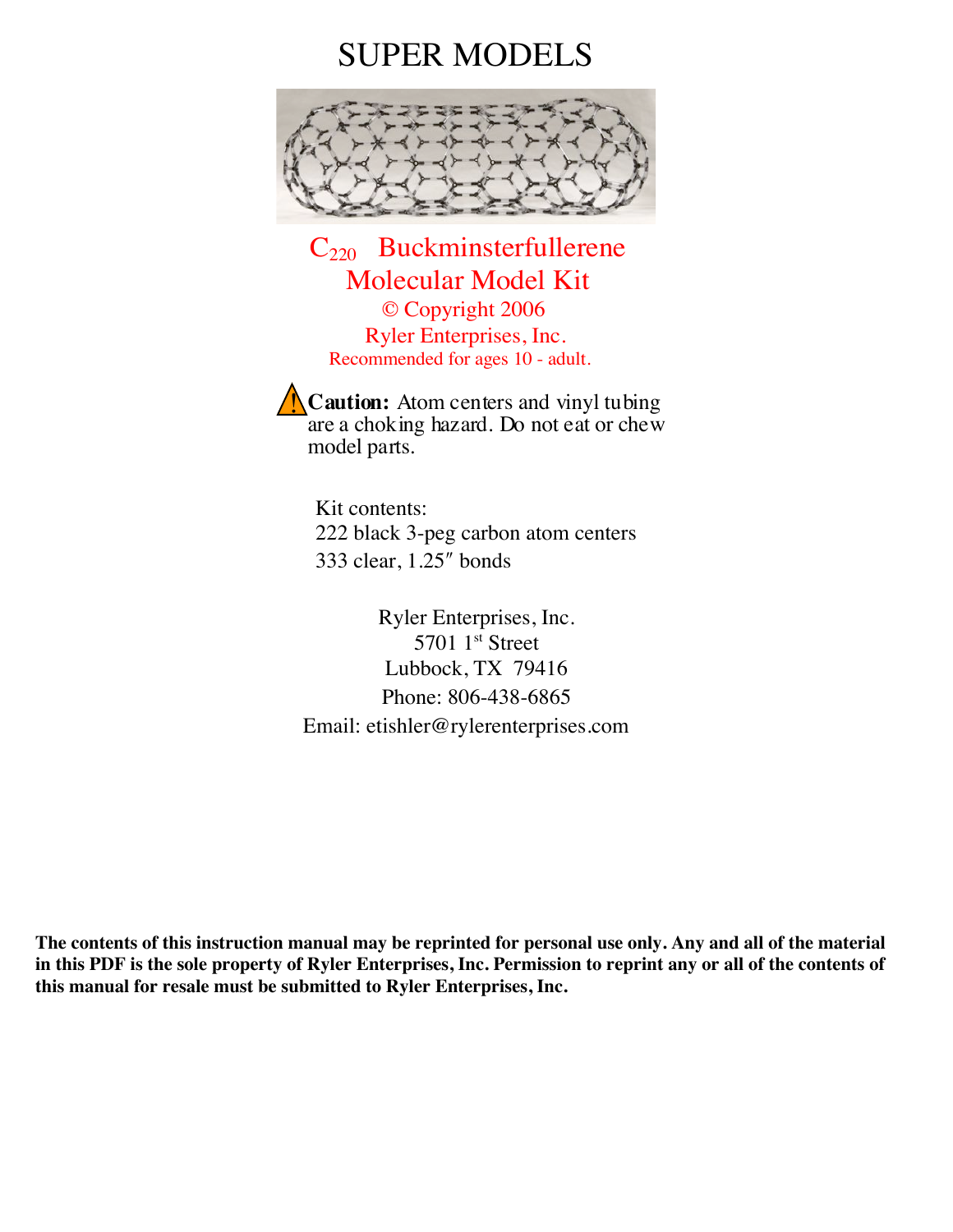## Background Information

A Buckyball is a pure carbon sphere with 60 vertices created by the interconnecting of 12 pentagons and 20 hexagons matching the structure of a soccer ball.

Scientists have found that the Buckyball structure can be extended to form long, slender nanotubes that are comprised of single, double, or sometimes multiple layers of rolled sheets of graphite with caps of hemispheres of Buckyballs.

Experiments have shown these tubes to have extraordinary resilience and strength. They also exhibit electrical conductivity in a quantized fashion that has led to experiments with tiny nanowires and nanoscale transistors.

A whole new field of chemistry has opened to exploration with the discovery of the Buckyball and Buckytubes.

Possible uses of Buckytubes include superstong and light-weight new fibers, bullet-proof textiles, and nanoscale machines.

In 2007, a nano-research team from UC-Berkley fashioned a working nanoradio using a nanotube as an antenna, tuner, amplifier, and demodulator in the device. (see "The World's Smallest radio," by Ed Regis; SCIENTIFIC AMERICAN, March 2009).

## Buckytube Assembly Instructions

1. Construct a hexagon with six of the 3-peg carbon atom centers and six clear tubes. See Fig. 1.





2. Attach three atoms to pegs a and b of the hexagon to form a pentagon. Repeat with atoms c and d and then e and f. See Fig. 2.





3. Connect atom g to atom h using two more atoms to form a hexagon. Repeat with atoms i and j and then k and l. See Fig. 3.





4. Repeat steps 1-3 so that you have two copies of Figure 3.

5. Construct a series of eight hexagons with the 3peg atom centers and tubes. Attach two more 3-peg atom centers to the left end of this chain and put tubes on the pegs pointing left. See Fig. 4.



6. Connect the left end of Fig. 4 to the right end of Fig. 4 to make a loop.

7. Repeat steps 5 and 6 four more times so that you have five loops.